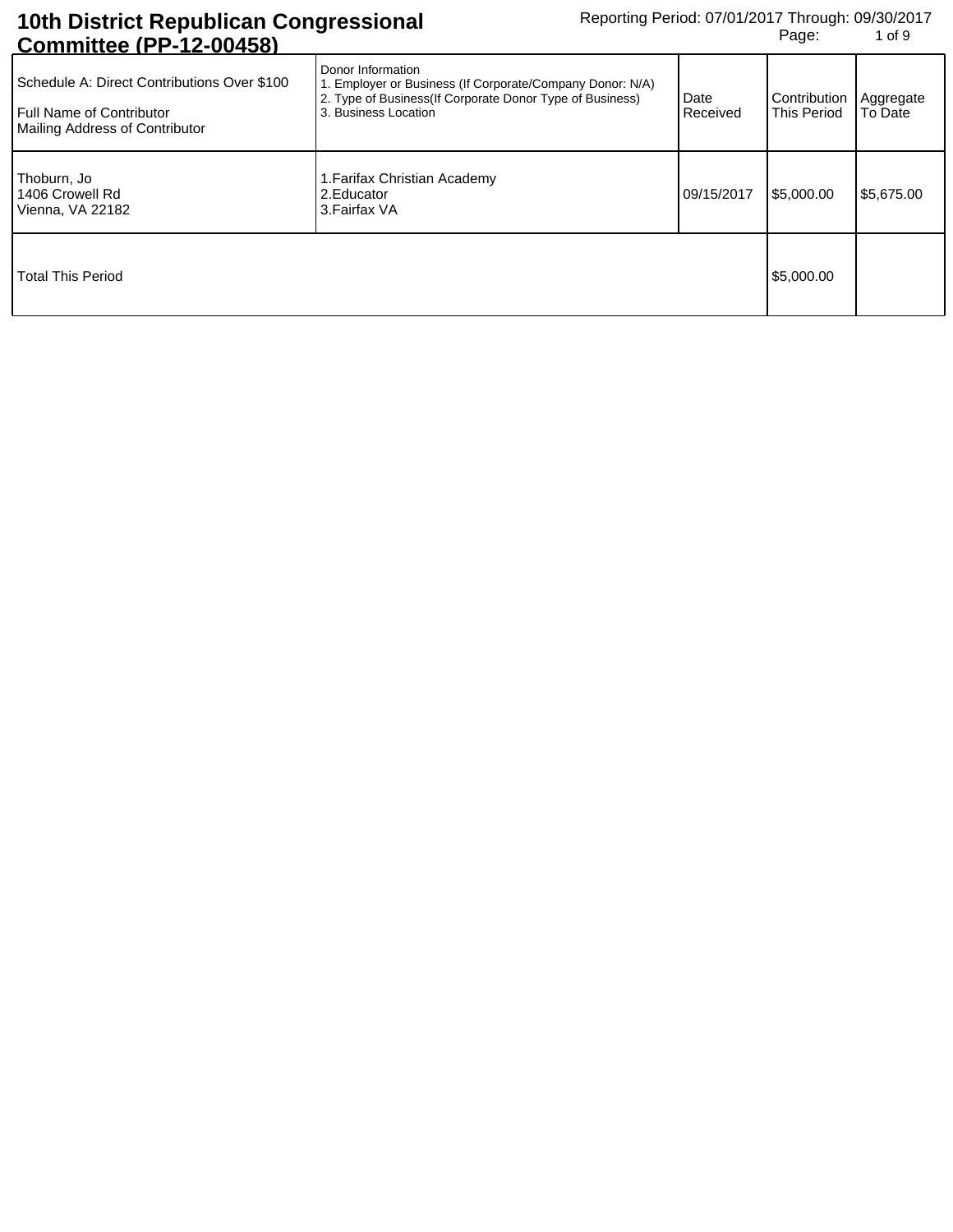| <u>,,,,,,,,,,,,,,,</u>                                                                                     |                                                                                                                                                                                                                                     |                  |                                    |                      |
|------------------------------------------------------------------------------------------------------------|-------------------------------------------------------------------------------------------------------------------------------------------------------------------------------------------------------------------------------------|------------------|------------------------------------|----------------------|
| Schedule B: In-Kind Contributions Over \$100<br>Full Name of Contributor<br>Mailing Address of Contributor | Donor Information<br>1. Employer or Business (If Corporate/Company Donor: N/A)<br>2. Type of Business(If Corporate Donor Type of Business)<br>3. Business Location<br>4. Service/Goods Received<br>5. Basis used to Determine Value | Date<br>Received | Contribution<br><b>This Period</b> | Aggregate<br>To Date |
| Thoburn, Jo<br>1406 Crowell Rd<br>Vienna, VA 22182                                                         | 1. Farifax Christian Academy<br>2. Educator<br>3. Fairfax VA<br>4. Email service<br>5. Actual Cost                                                                                                                                  | 07/20/2017       | \$75.00                            | \$600.00             |
| Thoburn, Jo<br>1406 Crowell Rd<br>Vienna, VA 22182                                                         | 1. Farifax Christian Academy<br>2. Educator<br>3. Fairfax VA<br>4. Email service<br>5. Actual Cost                                                                                                                                  | 08/20/2017       | \$75.00                            | \$675.00             |
| Thoburn, Jo<br>1406 Crowell Rd<br>Vienna, VA 22182                                                         | 1. Farifax Christian Academy<br>2. Educator<br>3. Fairfax VA<br>4. Email service<br>5. Actual Cost                                                                                                                                  | 09/20/2017       | \$75.00                            | \$5,750.00           |
| Thoburn, Jo<br>1406 Crowell Rd<br>Vienna, VA 22182                                                         | 1. Farifax Christian Academy<br>2. Educator<br>3. Fairfax VA<br>4. Travel and supply expenses<br>5. Fair Market Value                                                                                                               | 09/26/2017       | \$1,275.00                         | \$7,025.00           |
| <b>Total This Period</b>                                                                                   |                                                                                                                                                                                                                                     |                  | \$1,500.00                         |                      |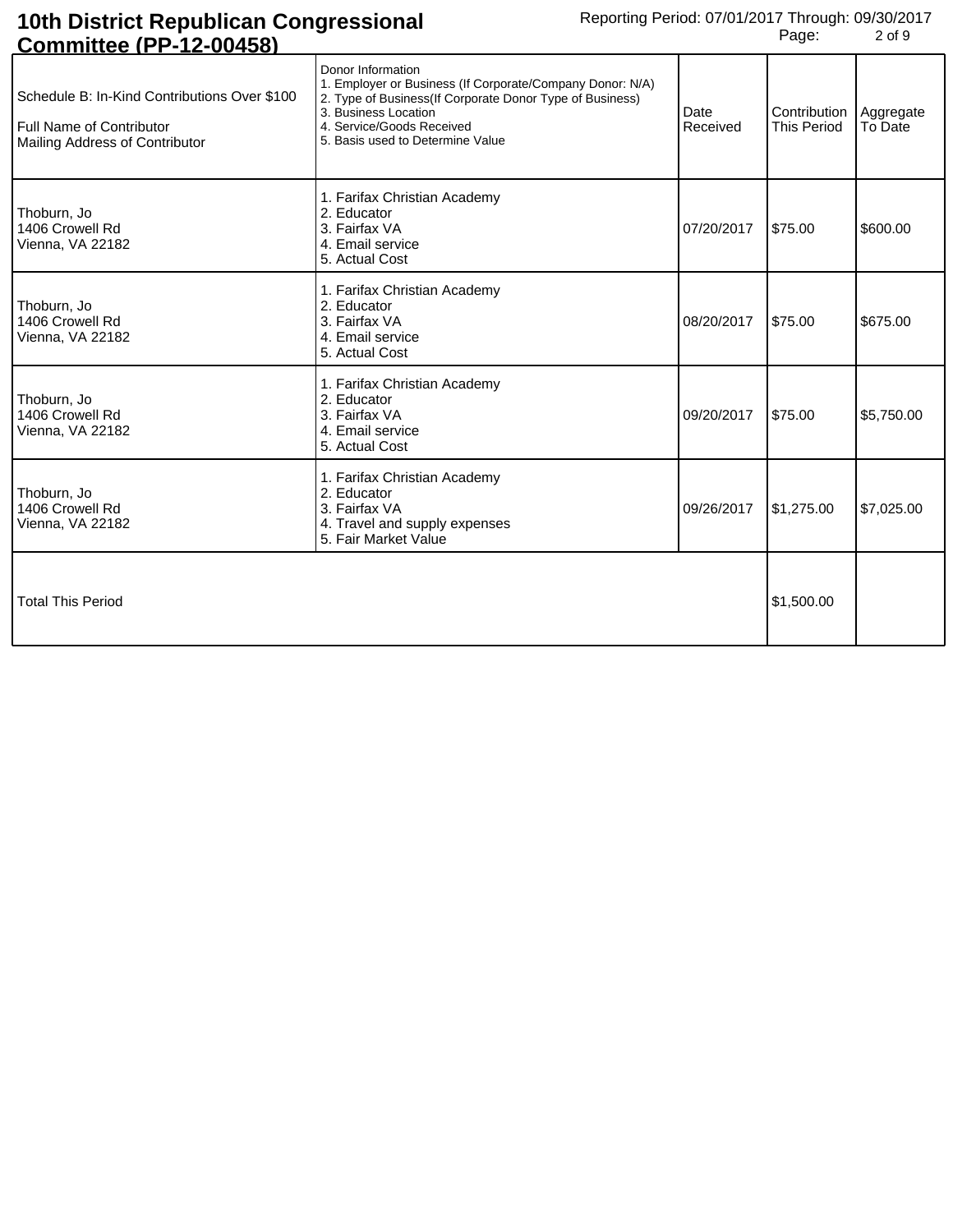No Schedule C results to display.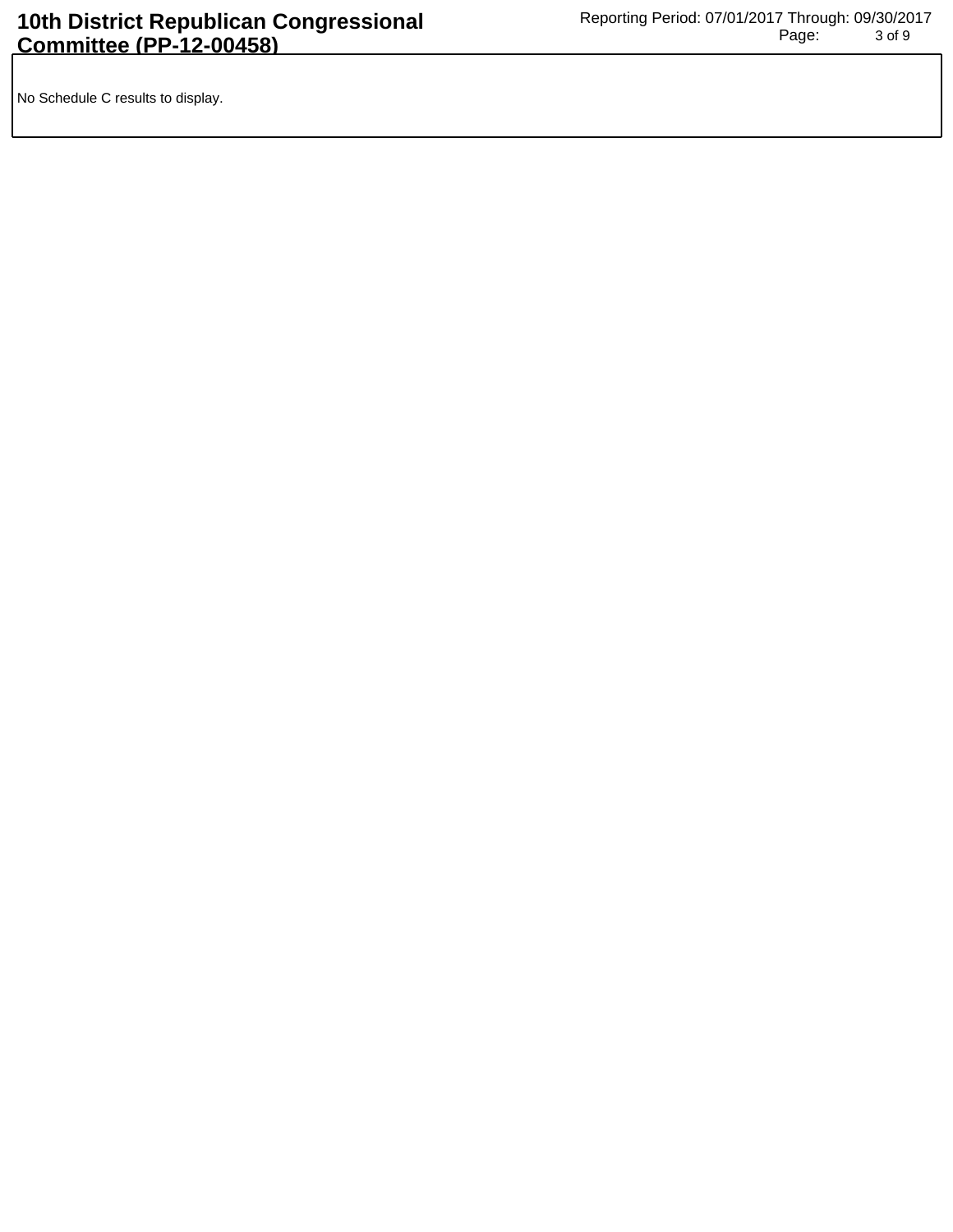| <u> COINNINUEE (FF-12-00430)</u>                                     |                                   |                                                 |                        |                |
|----------------------------------------------------------------------|-----------------------------------|-------------------------------------------------|------------------------|----------------|
| Schedule D: Expenditures<br>Person or Company Paid and Address       | Item or Service                   | Name of<br>Person<br>Authorizing<br>Expenditure | Date of<br>Expenditure | Amount<br>Paid |
| Republican Party of Virginia<br>115 E Grace St<br>Richmond, VA 23219 | Signs                             | Jo Thoburn                                      | 08/09/2017             | \$3,485.43     |
| Williams, Michael<br>12305 Delevan Drive<br>Herndon, VA 20171        | Reimbursement for travel expenses | Jo Thoburn                                      | 09/05/2017             | \$222.61       |
| Republican Party of Virginia<br>115 E Grace St<br>Richmond, VA 23219 | Signs                             | Jo Thoburn                                      | 09/24/2017             | \$1,286.06     |
| Total This Period                                                    |                                   |                                                 | \$4,994.10             |                |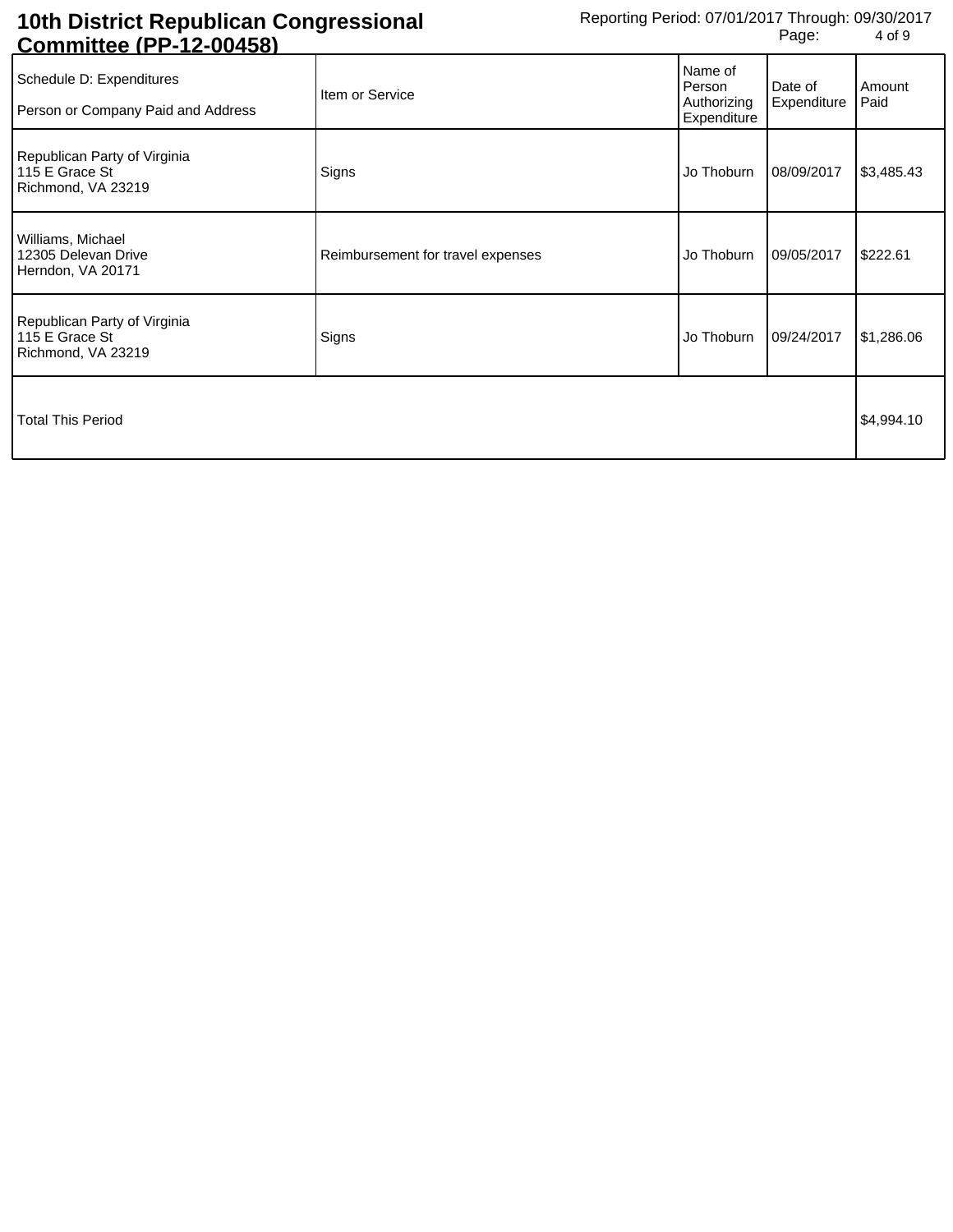| No Schedule E-1 results to display. |  |
|-------------------------------------|--|
|                                     |  |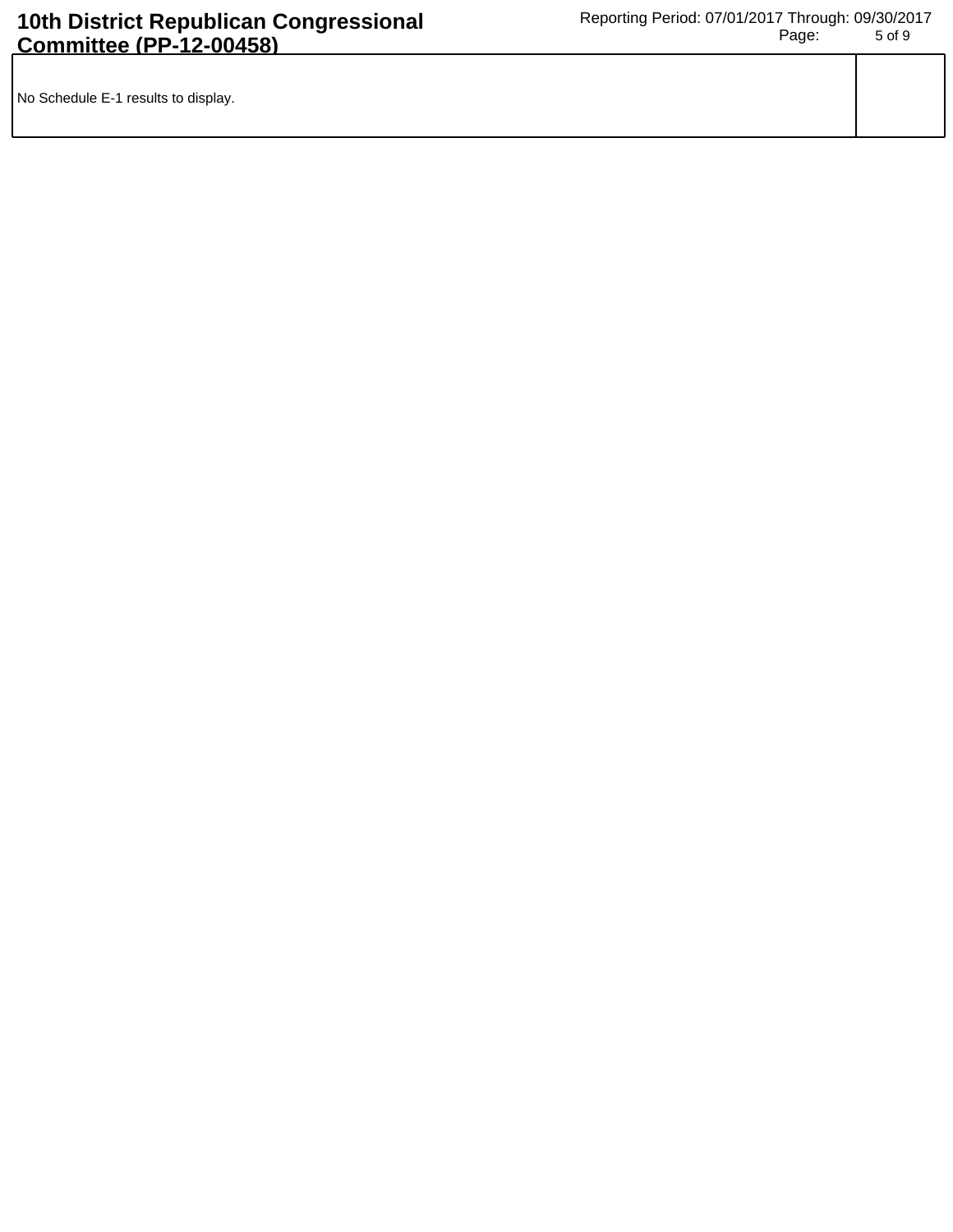| Schedule E: Itemization of Loans Repaid<br>Name and Address of Lender | Name and Address of Co-Borrower | Date<br>Received | Amount<br><b>Repaid this</b><br>Period | Remaining<br>Loan<br><b>Balance</b> |
|-----------------------------------------------------------------------|---------------------------------|------------------|----------------------------------------|-------------------------------------|
| Thoburn, Jo<br>1406 Crowell Rd<br>Vienna, VA 22182                    |                                 | 09/15/2017       | \$6,900.00                             | \$0.00                              |
| <b>Total This Period</b>                                              |                                 |                  |                                        |                                     |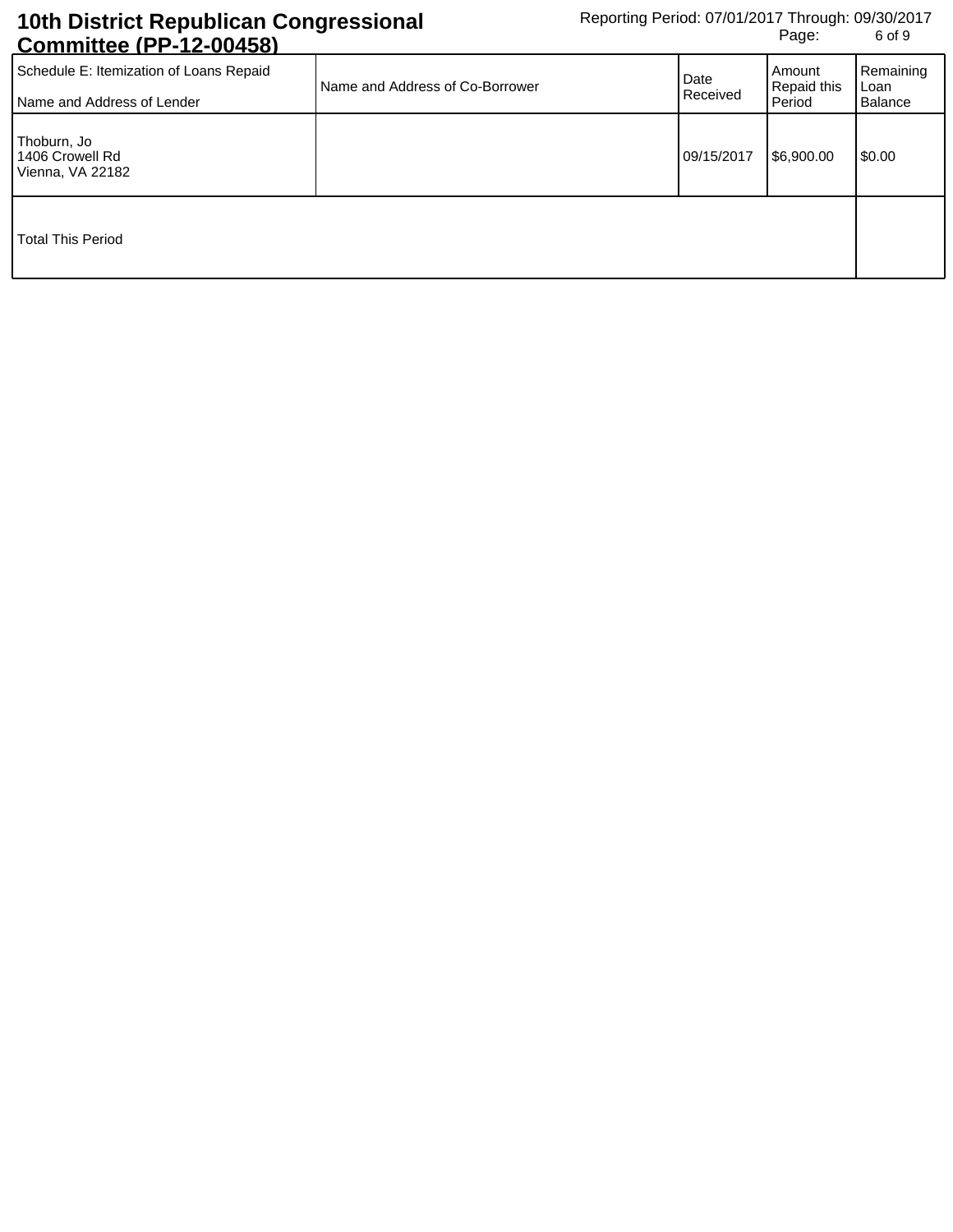No Schedule F results to display.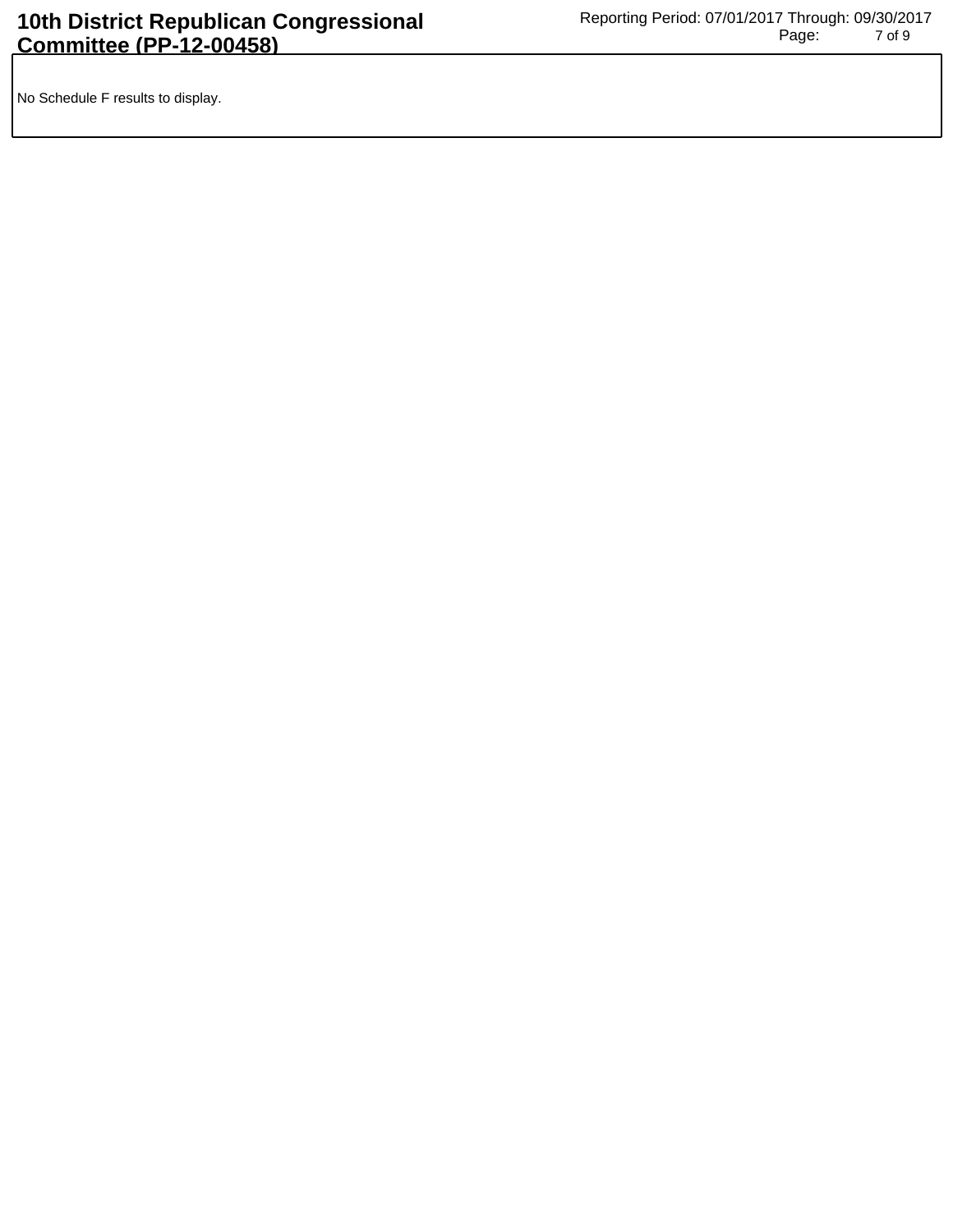| <b>Schedule G: Statement of Funds</b>                          | Number of<br><b>Contributions</b> | Amount     |            |
|----------------------------------------------------------------|-----------------------------------|------------|------------|
| <b>Contributions Received This Period</b>                      |                                   |            |            |
| 1. Schedule A [Over \$100]                                     |                                   | \$5,000.00 |            |
| 2. Schedule B [Over \$100]                                     | 4                                 | \$1,500.00 |            |
| 3. Un-itemized Cash Contributions [\$100 or less]              | 0                                 | \$0.00     |            |
| 4. Un-itemized In-Kind Contributions [\$100 or less]           | 0                                 | \$0.00     |            |
| 5. Total                                                       | 5                                 |            | \$6,500.00 |
| <b>Bank Interest, Refunded Expenditures and Rebates</b>        |                                   |            |            |
| 6. Schedule C [also enter on Line 17b on Schedule H]           |                                   |            | \$0.00     |
| <b>Expenditures Made This Period</b>                           |                                   |            |            |
| 7. Schedule B [From line 2 Above]                              |                                   | \$1,500.00 |            |
| 8. Un-itemized In-Kind contributions [From line 4 Above]       |                                   | \$0.00     |            |
| 9. Schedule D [Expenditures]                                   |                                   | \$4,994.10 |            |
| 10. Total [add lines 7, 8 and 9]                               |                                   |            | \$6,494.10 |
| <b>Reconciliation of Loan Account</b>                          |                                   |            |            |
| 11. Beginning loan balance [from line 15 of last report]       |                                   | \$6,900.00 |            |
| 12. Loans received this period [from Schedule E-Part 1]        |                                   | \$0.00     |            |
| 13. Subtotal                                                   |                                   |            | \$6,900.00 |
| 14. Subtract: Loans repaid this period [from Schedule E-Part2] |                                   | \$6,900.00 |            |
| 15. Ending loan balance                                        |                                   |            | \$0.00     |